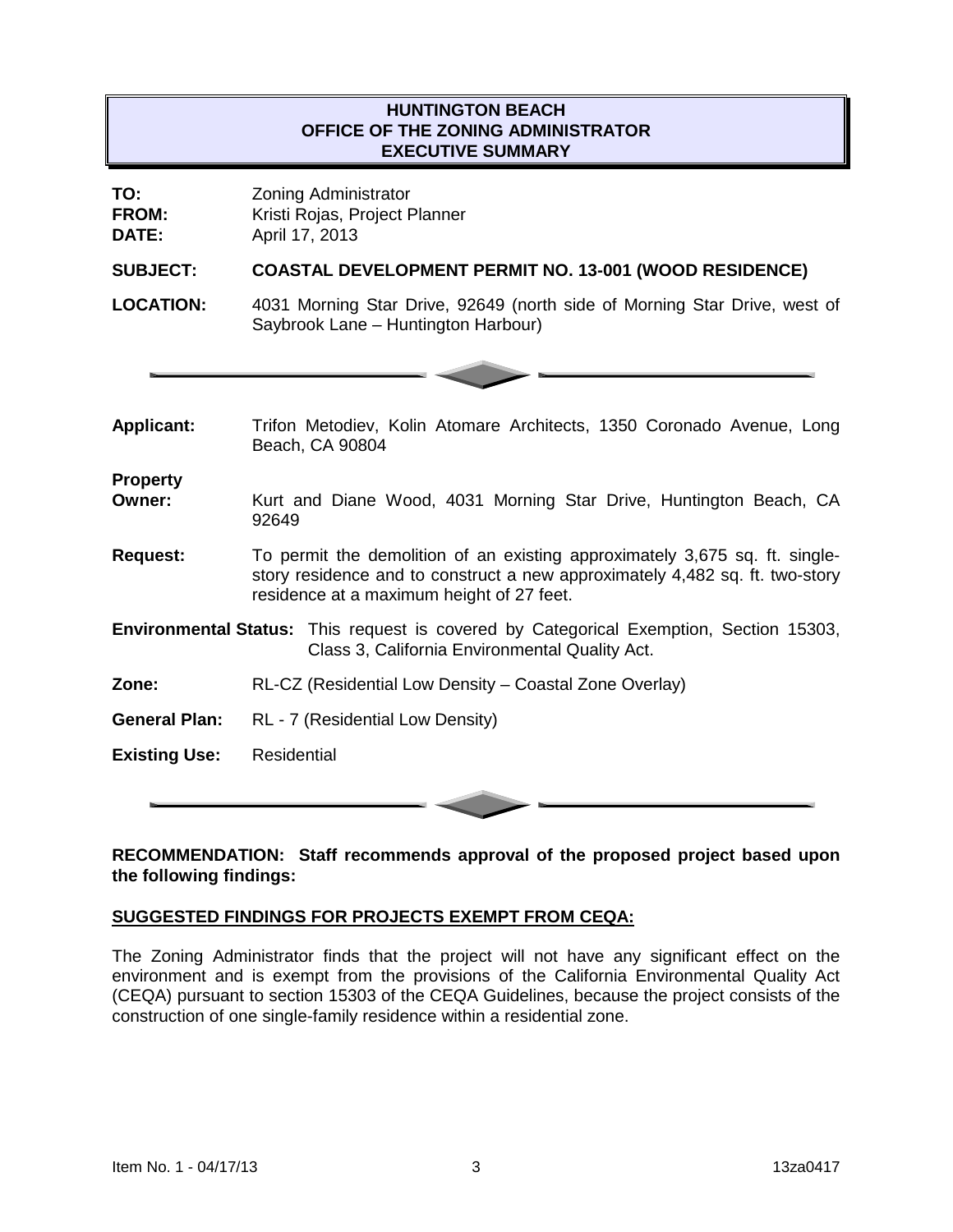## **SUGGESTED FINDINGS FOR APPROVAL - COASTAL DEVELOPMENT PERMIT NO. 13- 001:**

- 1. Coastal Development Permit No. 13-001 for the demolition of an existing approximately 3,675 sq. ft. single-story residence and to construct a new approximately 4,482 sq. ft. twostory residence at a maximum height of 27 feet as modified by conditions of approval, conforms with the General Plan, including the Local Coastal Program land use designation of Residential Low Density. The project is consistent with Coastal Element Policy C 1.1.1, which encourages development within, or contiguous to or in close proximity to existing developed areas able to accommodate it. The proposed construction will occur on a developed site, contiguous to existing single-family residential developments.
- 2. The project is consistent with the requirements of the CZ Overlay District, the base zoning district, as well as other applicable provisions of the Municipal Code. The project complies with the minimum onsite parking, minimum building setbacks, maximum lot coverage, and maximum building height requirements.
- 3. At the time of occupancy the proposed development can be provided with infrastructure in a manner that is consistent with the Local Coastal Program. The proposed single-family residence will be constructed on a previously developed site in an urbanized area with all necessary services and infrastructure available, including water, sewer, and roadways.
- 4. The development conforms with the public access and public recreation policies of Chapter 3 of the California Coastal Act. The proposed residence will not impede public access, recreation, or views to coastal resources.

# **SUGGESTED CONDITIONS OF APPROVAL - COASTAL DEVELOPMENT PERMIT NO. 13- 001:**

- 1. The site plan, floor plans, and elevations received and dated March 4, 2013 shall be the conceptually approved design.
- 2. At least 14 days prior to any grading activity, the applicant/developer shall provide notice in writing to property owners of record and tenants of properties immediately adjacent to the project site. The notice shall include a general description of planned grading activities and an estimated timeline for commencement and completion of work and a contact person name with phone number. Prior to issuance of the grading permit, a copy of the notice and list of recipients shall be submitted to the Planning and Building Department.
- 3. Zoning entitlement conditions of approval, code requirements identified herein and code requirements identified in separately transmitted memorandum from the Departments of Building & Planning, Fire and Public Works shall be printed verbatim on one of the first three pages of all the working drawing sets used for issuance of building permits (architectural, structural, electrical, mechanical and plumbing) and shall be referenced in the sheet index. The minimum font size utilized for printed text shall be 12 point.
- 4. During demolition, grading, site development, and/or construction, the following shall be adhered to:
	- a. Construction equipment shall be maintained in peak operating condition to reduce emissions.
	- b. Use low sulfur (0.5%) fuel by weight for construction equipment.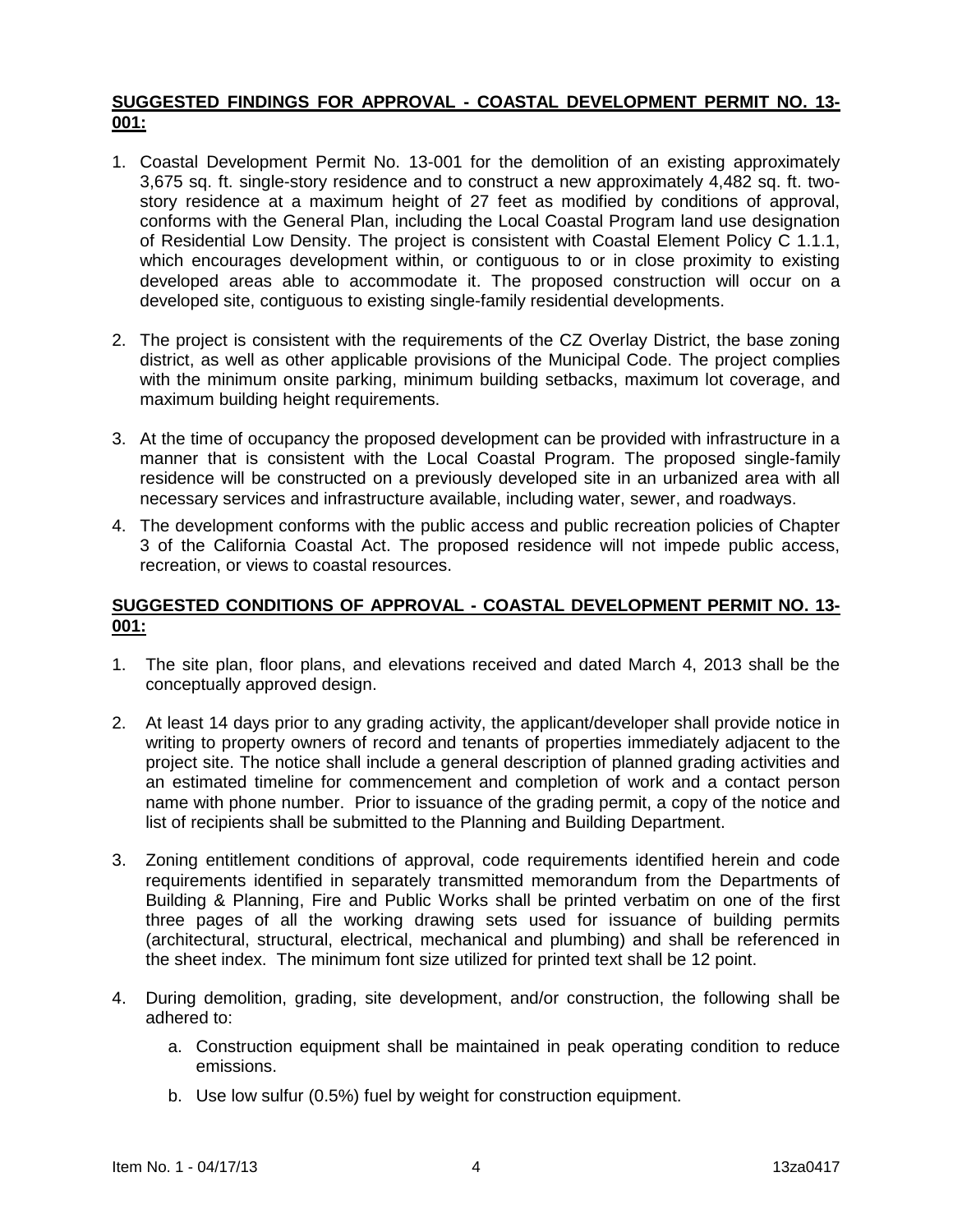- c. Truck idling shall be prohibited for periods longer than 10 minutes.
- d. Attempt to phase and schedule activities to avoid high ozone days first stage smog alerts.
- e. Discontinue operation during second stage smog alerts.
- f. Ensure clearly visible signs are posted on the perimeter of the site identifying the name and phone number of a field supervisor to contact for information regarding the development and any construction/ grading activity.
- 5. The final building permit cannot be approved until the following has been completed:
	- a. All improvements must be completed in accordance with approved plans, except as provided for by conditions of approval.
	- b. Compliance with all conditions of approval specified herein shall be verified by the Planning and Building Department.
	- c. All building spoils, such as unusable lumber, wire, pipe, and other surplus or unusable material, shall be disposed of at an off-site facility equipped to handle them.
- 6. CDP No. 13-001 shall become null and void unless exercised within two years of the date of final approval or such extension of time as may be granted by the Director pursuant to a written request submitted to the Planning Department a minimum 30 days prior to the expiration date.
- 7. The applicant and/or applicant's representative shall be responsible for ensuring the accuracy of all plans and information submitted to the City for review and approval.
- 8. Incorporating sustainable or "green" building practices into the design of the proposed structures and associated site improvements is highly encouraged. Sustainable building practices may include (but are not limited to) those recommended by the U.S. Green Building Council's Leadership in Energy and Environmental Design (LEED) Program certification [\(http://www.usgbc.org/DisplayPage.aspx?CategoryID=19\)](http://www.usgbc.org/DisplayPage.aspx?CategoryID=19) or Build It Green's Green Building Guidelines and Rating Systems [http://www.builditgreen.org/green-building](http://www.builditgreen.org/green-building-guidelines-rating)[guidelines-rating\)](http://www.builditgreen.org/green-building-guidelines-rating).
- 9. The attic space shall not be converted into habitable area unless a Conditional Use Permit is approved for a third floor habitable area.
- 10. Ten (10) working days prior to submittal for plan check (plan review), the applicant shall give notice of the application to adjacent property owners and the City of Huntington Beach, Department of community Development by first class mail with the requirements set in Section 230.22.D.